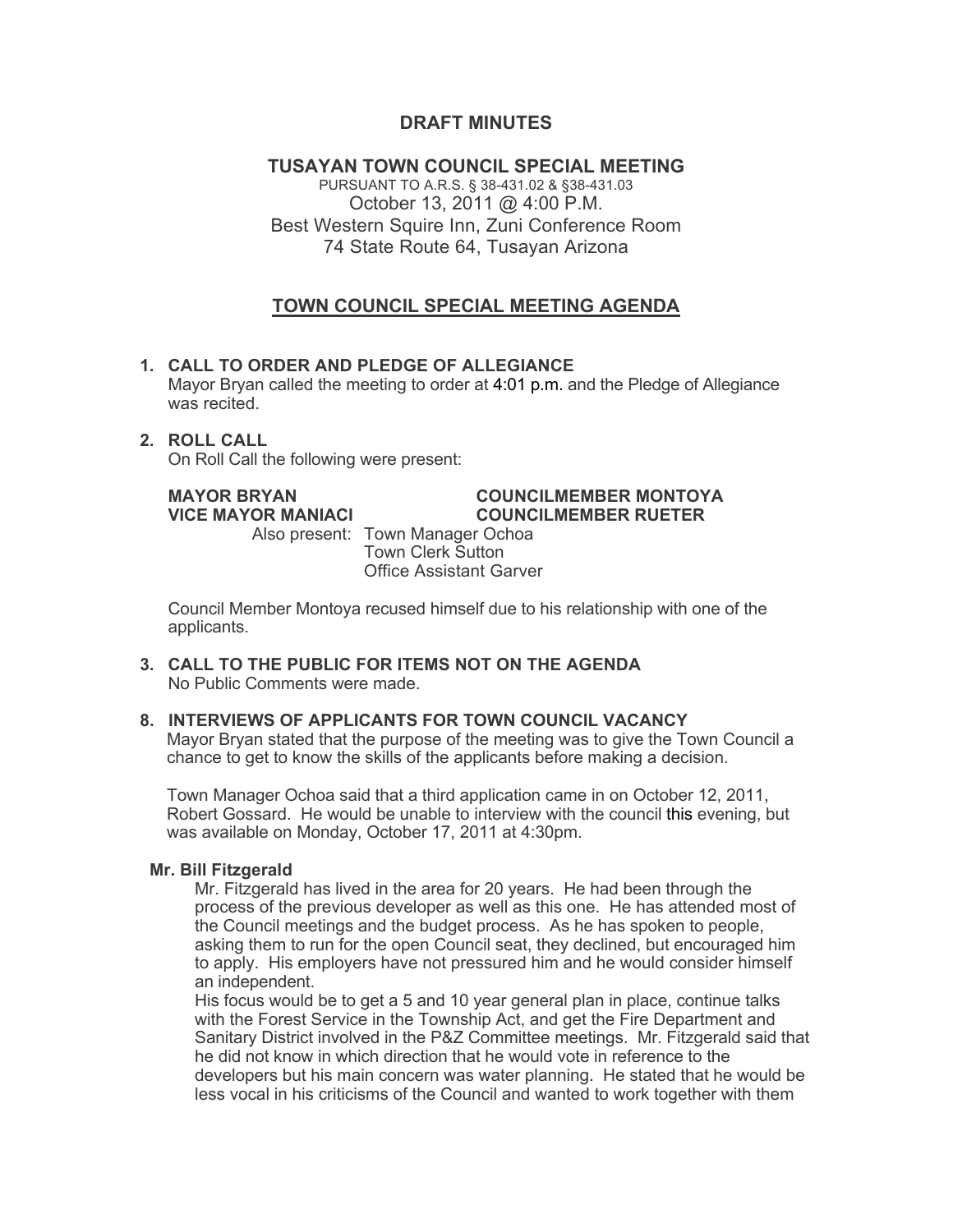for the best of Tusayan, as well as the recall efforts which would be a moot point. He also stated that he would like to look into the gas and utility companies and felt that they were a high priority, though the internet was also important. Vice Mayor Maniaci asked Mr. Fitzgerald what projects he would like to see happen Tusayan. He said that he would to see the community park completed, some social services brought in (i.e. immunizations, Head Start, immigration services, passport, a day care center and Housing Authority). He felt that he would be a good candidate as people talk to him – they feel comfortable with him and he had lots of support of friends. He stated that he would make decisions that would be best for the Town of Tusayan. Mr. Fitzgerald said that he supported the incorporation, but had some concerns with some of the confusion in the meetings, the mudslinging and the developers changing affordable housing to low cost housing.

Council Member Rueter welcomed Mr. Fitzgerald to politics and thanked him for stepping up. Council Member Rueter asked him if he could work with this Council despite the differences and whether he supported the Town of Tusayan remaining a town. Mr. Fitzgerald stated that he could work with the Council and that he supported the Town as there was much that the Town needed. Mayor Bryan thanked Mr. Fitzgerald for stepping up and asked him if he was a registered voter and was a current resident of Tusayan. Mr. Fitzgerald said that he was registered to vote and lived within the Town boundaries. He also stated that he was for the Town Incorporation and that he believed that the Town benefited from being out from under the control of the County who did not give Tusayan the attention it needed. Mr. Fitzgerald said that he wanted to work with the Chamber to promote the Town of Tusayan and the need for the Town to selfdetermine its outcome. When asked what he saw as the top issue, Mr. Fitzgerald said that the developer's plans to expand the town's limits were not done through the Township Act and the promotion of Tusayan. He thought the developer could come back with a smaller project that could be done in stages over a number of years and thanked Town Manager Ochoa for suggesting inviting the public for P&Z training. Mr. Fitzgerald has had no development or P&Z training but would be available for training. He understood and felt he would have no issues with confidentiality and that he would be able to make decisions best for the Town that he would not readily be able to explain due to those constraints.

### **Ms. Cheryl Morris-Montoya**

Ms. Montoya introduced herself as a resident of Tusayan for fifteen years, a mom of two young boys and stated that she would like the Town to remain small and not over developed. She wanted to see the schools improved and some county clinics brought in. She wanted the town to move forward united and not divided. Ms. Montoya said that she did not foresee her that her husband being on the Council would be an issue as she made her own decisions – he had not influenced her to apply. She understood that growth was inevitable but wanted to go forward together.

Vice Mayor Maniaci asked Ms. Montoya if she would be able to serve a full term and what services she would like to see. Ms. Montoya state that she would be able to serve full term and she would like to see a local police force, a clinic, a full service post office, and to keep the town as small as possible and a source of water for the future. As she did not read the newspaper due to the mudslinging, she kept up on the news by talking to individuals and friends. She would have no problem working with her spouse and her long term goals were to create a place where the kids would want to stay.